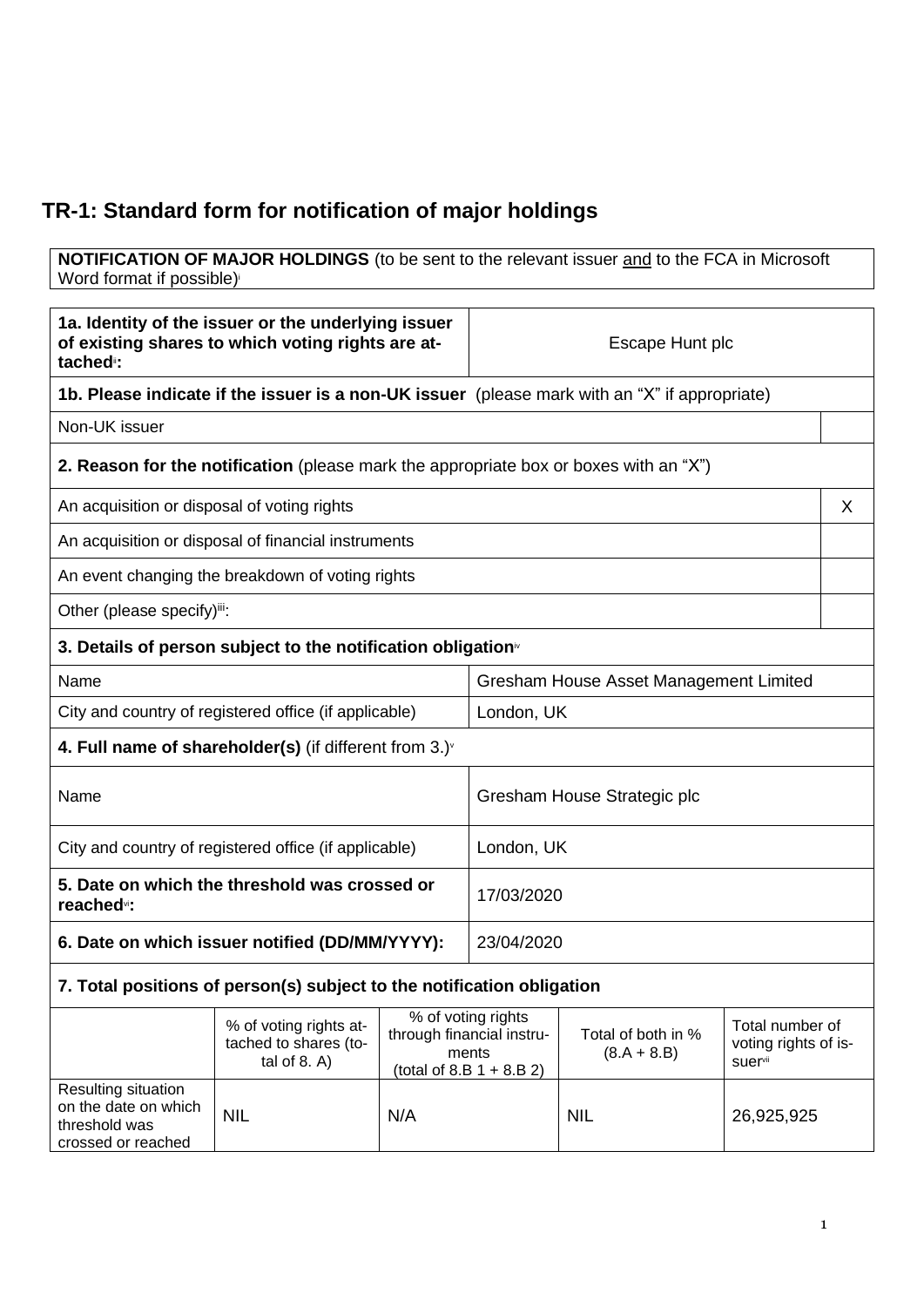| Position of previous<br>notification (if<br>applicable) | 11.65% |  | 11.65% |  |
|---------------------------------------------------------|--------|--|--------|--|
|---------------------------------------------------------|--------|--|--------|--|

## **8. Notified details of the resulting situation on the date on which the threshold was crossed or reached**viii

## **A: Voting rights attached to shares**

| Class/type of<br>shares | Number of voting rightsix                                     |                                                                       | % of voting rights                                            |                                                                       |
|-------------------------|---------------------------------------------------------------|-----------------------------------------------------------------------|---------------------------------------------------------------|-----------------------------------------------------------------------|
| ISIN code (if possible) | <b>Direct</b><br>(Art 9 of Directive<br>2004/109/EC) (DTR5.1) | <b>Indirect</b><br>(Art 10 of Directive<br>2004/109/EC)<br>(DTR5.2.1) | <b>Direct</b><br>(Art 9 of Directive<br>2004/109/EC) (DTR5.1) | <b>Indirect</b><br>(Art 10 of Directive<br>2004/109/EC)<br>(DTR5.2.1) |
| GB00BDB79J29            |                                                               | <b>NIL</b>                                                            |                                                               | <b>NIL</b>                                                            |
|                         |                                                               |                                                                       |                                                               |                                                                       |
|                         |                                                               |                                                                       |                                                               |                                                                       |
| <b>SUBTOTAL 8. A</b>    | <b>NIL</b>                                                    |                                                                       | <b>NIL</b>                                                    |                                                                       |

| B 1: Financial Instruments according to Art. 13(1)(a) of Directive 2004/109/EC (DTR5.3.1.1 (a)) |                                                        |                                         |                                                                                                        |                    |
|-------------------------------------------------------------------------------------------------|--------------------------------------------------------|-----------------------------------------|--------------------------------------------------------------------------------------------------------|--------------------|
| Type of financial in-<br>strument                                                               | <b>Expiration</b><br>$date^{\scriptscriptstyle\times}$ | Exercise/<br><b>Conversion Periodxi</b> | <b>Number of voting rights</b><br>that may be acquired if<br>the instrument is<br>exercised/converted. | % of voting rights |
|                                                                                                 |                                                        |                                         |                                                                                                        |                    |
|                                                                                                 |                                                        |                                         |                                                                                                        |                    |
|                                                                                                 |                                                        |                                         |                                                                                                        |                    |
|                                                                                                 |                                                        | <b>SUBTOTAL 8. B 1</b>                  |                                                                                                        |                    |

| B 2: Financial Instruments with similar economic effect according to Art. 13(1)(b) of Directive<br>2004/109/EC (DTR5.3.1.1 (b)) |                               |                                               |                                                     |                            |                    |
|---------------------------------------------------------------------------------------------------------------------------------|-------------------------------|-----------------------------------------------|-----------------------------------------------------|----------------------------|--------------------|
| <b>Type of financial</b><br>instrument                                                                                          | <b>Expiration</b><br>$date^x$ | Exercise/<br><b>Conversion Pe-</b><br>riod xi | <b>Physical or</b><br>cash<br><b>settlement</b> xii | Number of<br>voting rights | % of voting rights |
|                                                                                                                                 |                               |                                               |                                                     |                            |                    |
|                                                                                                                                 |                               |                                               |                                                     |                            |                    |
|                                                                                                                                 |                               |                                               |                                                     |                            |                    |
|                                                                                                                                 |                               |                                               | <b>SUBTOTAL</b><br>8.B.2                            |                            |                    |